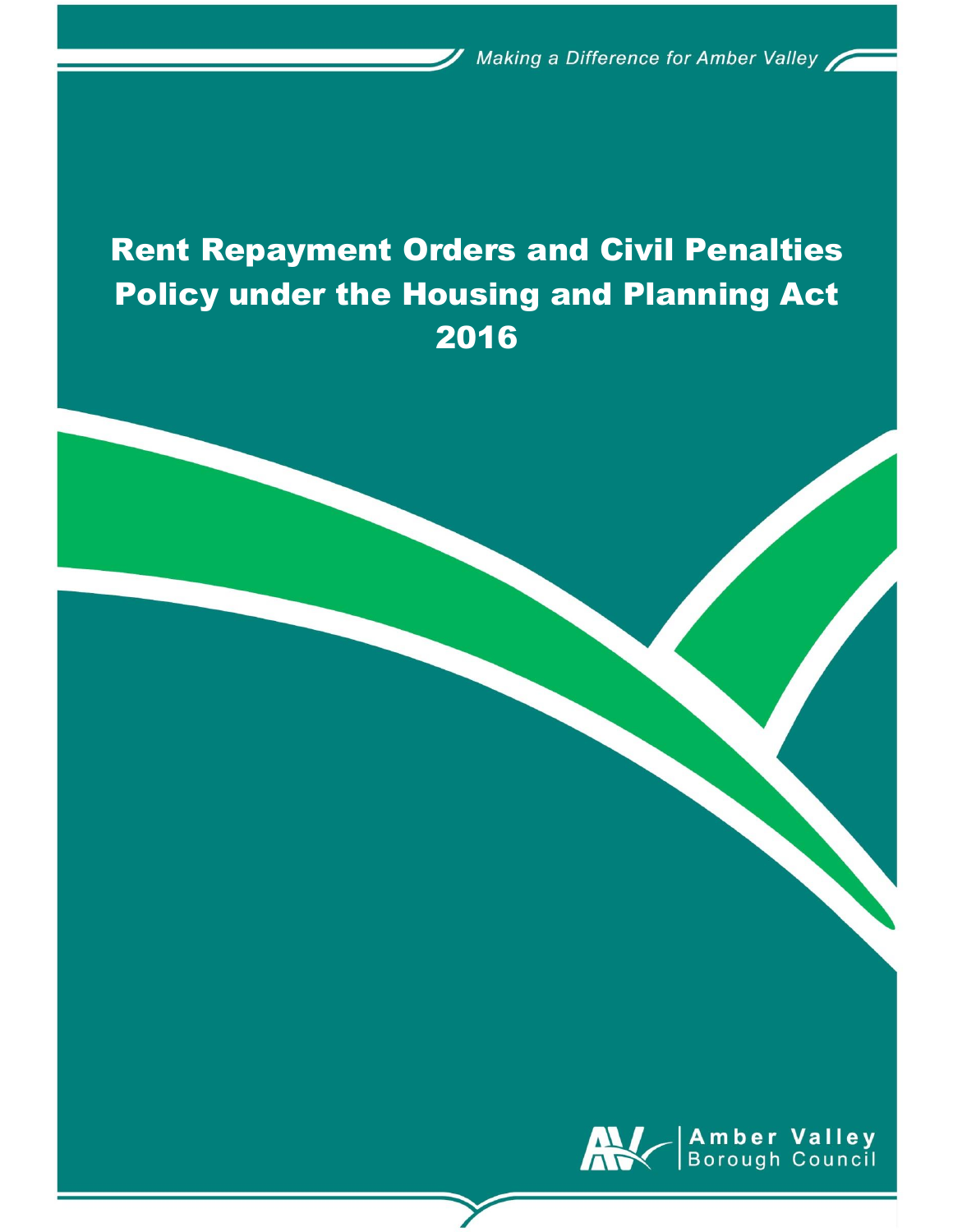# Rent Repayment Orders and Civil Penalties Policy under the Housing and Planning Act 2016

This policy is supplementary to the Council's Enforcement Policy.

The purpose of this policy is to set out the framework within which decisions will normally be made with regard to applying for a Rent Repayment Order and to issuing Civil Penalties in relevant cases.

This policy may be departed from where the circumstances so justify. Each case will be dealt with on its own merits, having regard to its particular circumstances.

#### **1. Rent Repayment Orders (RRO's)**

A Rent Repayment Order is defined in section 40(2) of the Housing and Planning Act 2016 as an order requiring the landlord under a tenancy of housing to –

- (a) repay an amount of rent paid by a tenant, or
- (b) pay a local housing authority an amount in respect of a relevant award of universal credit paid (to any person) in respect of rent under the tenancy.

NB. The reference to universal credit or a relevant award of universal credit includes housing benefit under Part 7 of the Social Security Contributions and Benefits Act 1992 pending its abolition. The Council as the local housing authority has a duty under section 48 of the Housing and Planning Act 2016 to consider applying to the First-tier Tribunal ('the Tribunal') for a Rent Repayment Order in cases where an offence from the list below has been committed.

Offences for which a Rent Repayment Order can be obtained:-

- Failure to comply with an Improvement Notice, contrary to section 30(1) of the Housing Act 2004 (served under the Housing Act 2004)
- Failure to comply with a Prohibition Order etc., contrary to section 32(1) of the Housing Act 2004 (served under the Housing Act 2004)
- Being a person having control of or managing a house in multiple occupation (HMO) which is required to be licensed under Part 2 of the Housing Act 2004 but which is not so licensed, contrary to section 72(1) of the Housing Act 2004
- Being a person having control of or managing a house which is required to be licensed under Part 3 of the Housing Act 2004 but is no so licensed, contrary to section 95(1) of the Housing Act 2004
- Using violence to secure entry to a property, contrary to Section 6(1) of the Criminal Law Act 1977
- Illegal eviction or harassment of the occupiers of a property, contrary to section  $1(2)$ ,  $(3)$  or  $(3A)$ of the Protection from Eviction Act 1977
- Breach of a banning order made under section 21 of the Housing and Planning Act 2016 (not yet in force but scheduled to be 1 October 2017)

The offences under the Housing Act 2004 must relate to hazards within occupied premises and not common parts only.

The offence must have been committed on or after 6<sup>th</sup> April 2017.

A RRO can be applied for whether or not the landlord has been convicted.

#### **Evidence of commission**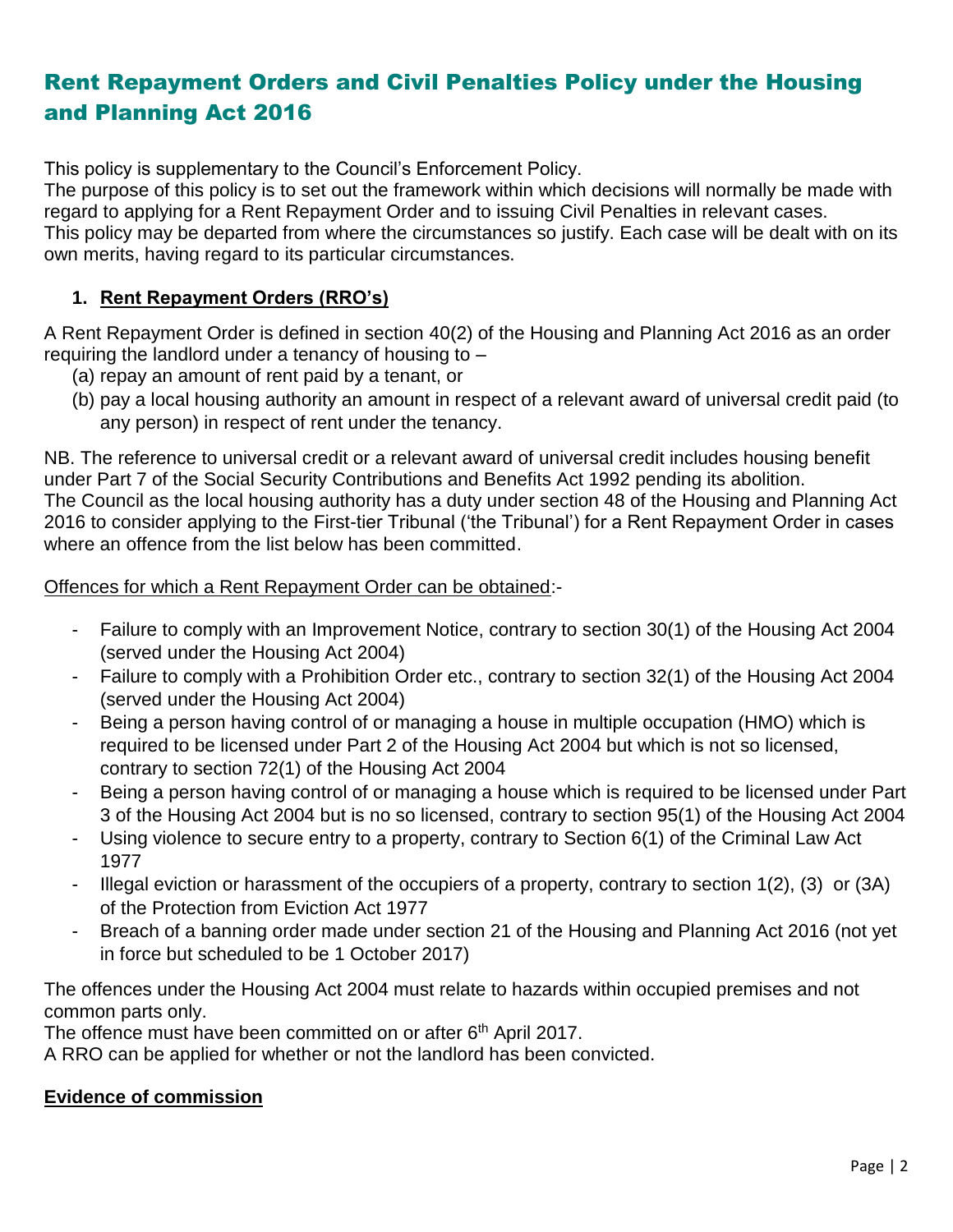Where there has been a conviction, a certificate of conviction will suffice to establish commission of the specified offence.

In the absence of a conviction, the Tribunal will need to be satisfied beyond reasonable doubt that the landlord committed the specified offence. Officers shall have regard to the Crown Prosecution Service Code for Crown Prosecutors (see [https://www.cps.gov.uk/publications/code\\_for\\_crown\\_prosecutors/](https://www.cps.gov.uk/publications/code_for_crown_prosecutors/) ) in order to establish whether there is likely to be sufficient evidence to secure a conviction and therefore to establish the necessary burden of proof to the Tribunal.

#### **Statutory Guidance**

In deciding whether to apply for a RRO, the Council must under section 41(4) of that Act have regard to any guidance issued by the Secretary of State (see the DCLG document 'Rent Repayment orders under the Housing and Planning Act 2016 – Guidance for Local Housing Authorities' [https://www.gov.uk/government/uploads/system/uploads/attachment\\_data/file/606654/Rent\\_Repayment](https://www.gov.uk/government/uploads/system/uploads/attachment_data/file/606654/Rent_Repayment_Orders_guidance.pdf) [\\_Orders\\_guidance.pdf](https://www.gov.uk/government/uploads/system/uploads/attachment_data/file/606654/Rent_Repayment_Orders_guidance.pdf) ).

## **Assistance**

Council officers may offer advice to tenants who are eligible to claim a RRO in respect of rent paid themselves but in such cases, the tenant will usually be referred direct to Derbyshire Law Centre or other appropriate bodies for further support.

## **1.2 Considerations for decision as to whether to apply for a RRO**

Council officers are granted powers and duties to deliver proportionate and targeted enforcement. It is vital that regulatory resource is used consistently and to best effect by ensuring that resources are targeted on addressing the highest risks. The use of RRO's is only to be used where considered appropriate.

The objective of an application for a Rent Repayment Order is not only to issue a punishment as a consequence of non-compliance with the law, but also to deter the offender and others in a similar position from repeat offences.

If a conviction for the offence has been obtained then it is normally expected that a Rent Repayment Order will be pursued where the Council have paid housing benefit, or the housing element of Universal Credit. The Tribunal must, in these cases, order that the maximum amount (12 months) of rent be repaid in these circumstances.

The following questions shall be considered:

The matrix below should be followed to help determine whether to pursue a RRO and the amount of rent to reclaim:

| No. | Question                                                                                                                           | Yes or No                                                        |
|-----|------------------------------------------------------------------------------------------------------------------------------------|------------------------------------------------------------------|
| 1.  | Has the offender been prosecuted and convicted of a<br>relevant offence in Court?                                                  | If yes, make<br>an RRO<br>application. If<br>no go to step<br>2. |
| 2.  | Has evidence been obtained from Academy / Benefits to<br>confirm that Housing Benefit has been paid by AVBC over<br>the 12 months? | If $no - no$<br>case for<br>RRO. If yes,<br>proceed to           |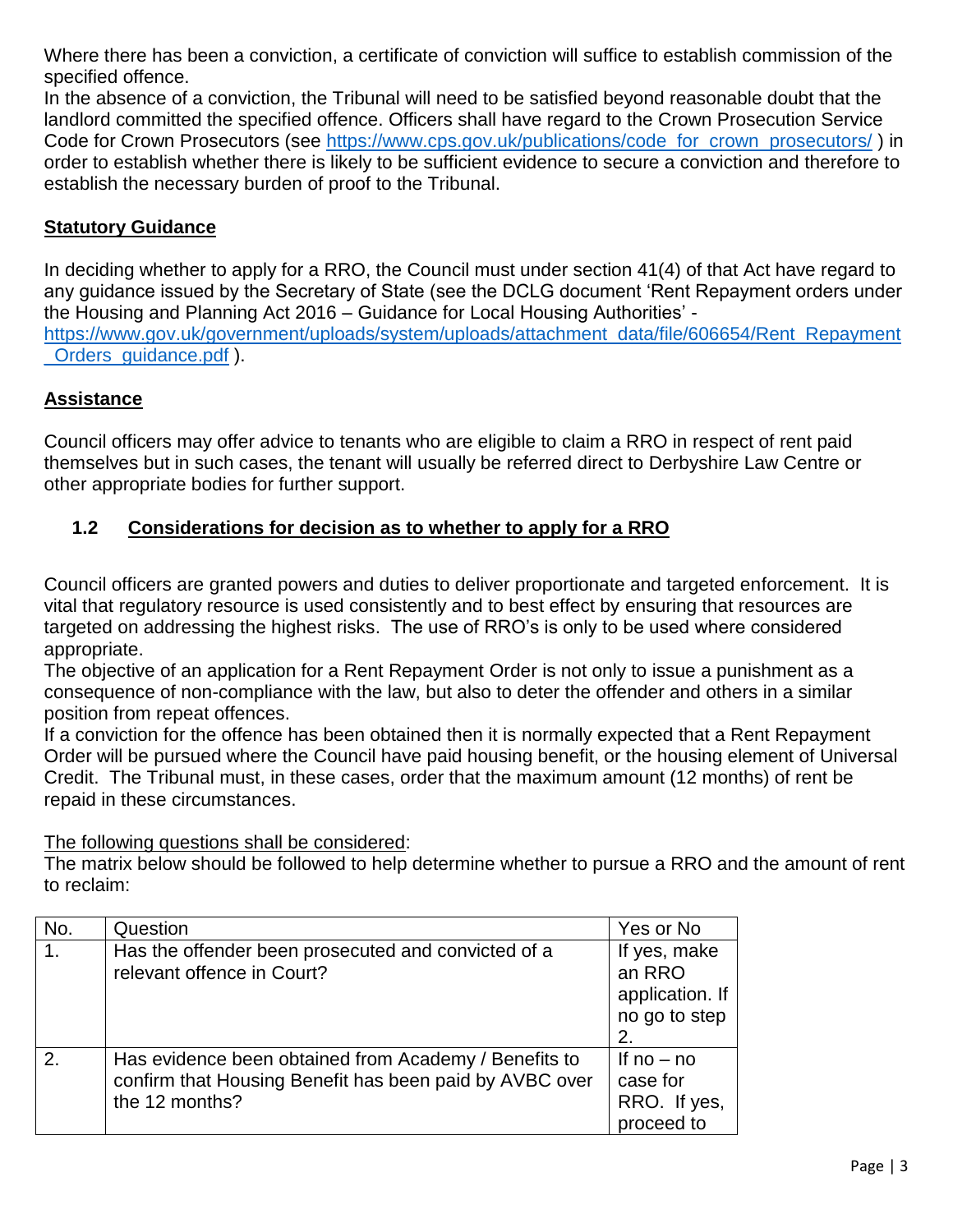|    |                                                              | step 3.                      |
|----|--------------------------------------------------------------|------------------------------|
| 3. | Does the LA have sufficient evidence to prove 'beyond        | If $no - case$               |
|    | reasonable doubt' that a relevant offence has been           | closed, do                   |
|    | committed? Is the evidence reliable? Is there no credible    | not pursue. If               |
|    | defence?                                                     | yes, proceed                 |
|    |                                                              | to step 4.                   |
| 4. | Is it in the public interest to proceed to apply for an RRO? | If $no - case$               |
|    | (consider the level of harm that has been caused)            | closed, do                   |
|    |                                                              | not pursue.                  |
|    |                                                              | If yes,                      |
|    |                                                              | proceed to                   |
| 5. |                                                              | step5.<br>If $no - case$     |
|    | Is pursuing an RRO proportionate to the offence?             | closed, do                   |
|    |                                                              | not pursue.                  |
|    |                                                              | If yes,                      |
|    |                                                              | proceed to                   |
|    |                                                              | step 6.                      |
| 6. | Does the offender have any previous convictions?             | If yes $-$                   |
|    |                                                              | proceed to                   |
|    |                                                              | RRO. If no,                  |
|    |                                                              | proceed to                   |
|    |                                                              | step 7.                      |
| 7. | Where no previous offence $-$ is the issuing of a RRO likely | If yes $-$                   |
|    | to deter from future offences?                               | proceed to                   |
|    |                                                              | RRO. If no,                  |
|    |                                                              | consider                     |
|    |                                                              | closing and<br>not pursuing. |
| 8. | <b>RRO</b>                                                   | If Yes,                      |
|    | Would the issuing of a RRO cause substantial hardship to     | complete                     |
|    | the offender, and are there mitigating circumstances to      | notes to                     |
|    | suggest the LA should not proceed?                           | justify reason               |
|    |                                                              | not to                       |
|    |                                                              | pursue. If                   |
|    |                                                              | no, proceed                  |
|    |                                                              | to RRO                       |
|    |                                                              | application                  |
| 9. | Are there any other factors that would indicate the Council  | If Yes,                      |
|    | should not proceed with the issuing of the RRO               | complete                     |
|    |                                                              | notes to                     |
|    |                                                              | justify reason               |
|    |                                                              | not to                       |
|    |                                                              | pursue. If                   |
|    |                                                              | no, proceed<br>to RRO        |
|    |                                                              | application                  |
|    |                                                              |                              |

If the conclusion is yes to pursue RRO, then the amount to be reclaimed should be determined by considering the factors in the table below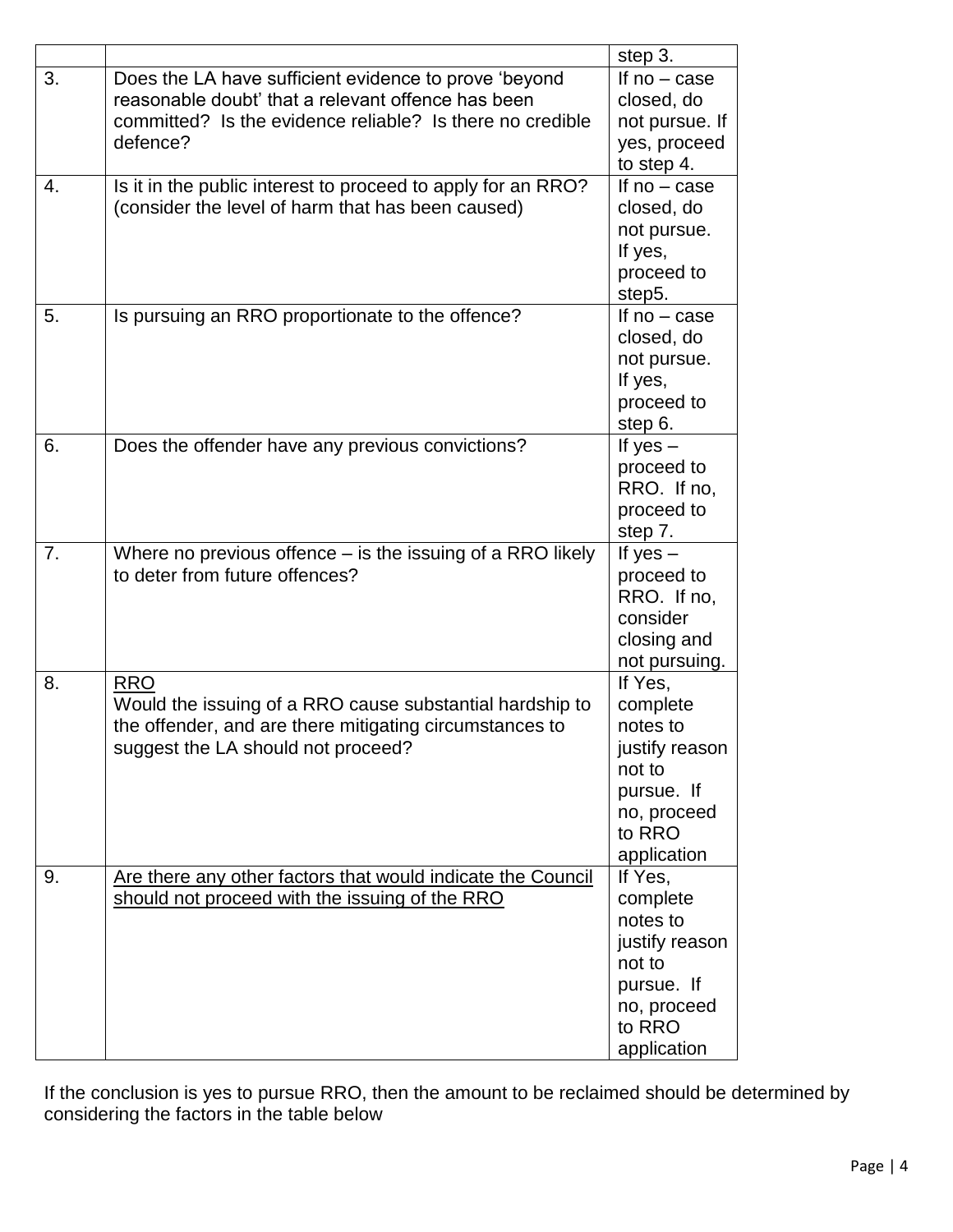If the offender has already been convicted of the offence, then the amount shall automatically be determined as 12 months rental income.

If no conviction has been obtained, but the decision has been made to pursue RRO, the factors in the table below should be considered to determine a sum.

The amount of rent to be repaid cannot exceed the amount actually collected. Where the tenant is in receipt of Universal Credit, the formula provided in the DCLG guidance in relation to RRO's shall be followed.

#### **1.3 Factors to influence amount of RRO**

| $\mathbf 1$ .                                                           | <b>Punishment of the offender</b> – the RRO should have a real economic<br>impact on the offender and demonstrate consequences of non-<br>compliance with their responsibilities. Consider the conduct of landlord<br>and tenant, financial circumstances of landlord and whether landlord<br>has previous convictions |  |
|-------------------------------------------------------------------------|------------------------------------------------------------------------------------------------------------------------------------------------------------------------------------------------------------------------------------------------------------------------------------------------------------------------|--|
| 2.                                                                      | Deter the offender from repeating the offence - level of RRO must                                                                                                                                                                                                                                                      |  |
|                                                                         | be high enough to deter offender from repeating                                                                                                                                                                                                                                                                        |  |
| Dissuade others from committing similar offences - RRO will be in<br>3. |                                                                                                                                                                                                                                                                                                                        |  |
|                                                                         | the public domain. Robust and proportionate use is likely to help others                                                                                                                                                                                                                                               |  |
|                                                                         | comply with their responsibilities.                                                                                                                                                                                                                                                                                    |  |
| $\overline{4}$ .                                                        | Remove any financial benefits that the offender may have obtained                                                                                                                                                                                                                                                      |  |
|                                                                         | as a result of the offence – landlord should be losing the benefits that                                                                                                                                                                                                                                               |  |
|                                                                         | he has accrued whilst not complying with their responsibilities                                                                                                                                                                                                                                                        |  |
| 5.                                                                      | Is there any other factors the Council considers should be taken                                                                                                                                                                                                                                                       |  |
|                                                                         | into account.                                                                                                                                                                                                                                                                                                          |  |

Consideration of the above points will determine whether the full amount of rent should be reclaimed or whether there are mitigating circumstances, this will depend on the severity of the offence and whether this justifies12 months of non-payment of rent.

If there are mitigating circumstances, then a deduction should be applied from the full 12 months. The amount payable under a RRO is recoverable as a debt.

## **2. Civil Penalties**

Where evidence is obtained that an offence has been committed which falls within the powers to issue financial penalty notices (i.e. civil penalty notices) within the Housing and Planning Act 2016, Council officers will consider whether this is an appropriate alternative to prosecution through the Courts.

The following offences under the Housing Act 2004 can be considered for civil penalty:

- Failure to comply with an Improvement Notice (section 30)
- Offences in relation to licensing of Houses in Multiple Occupation (section 72)
- Offences in relation to licensing of houses under Part 3 of the Housing Act 2004 (section 95)
- Offences of contravention of an overcrowding notice (section 139)
- Failure to comply with management regulations in respect of Houses in Multiple Occupation (section 234).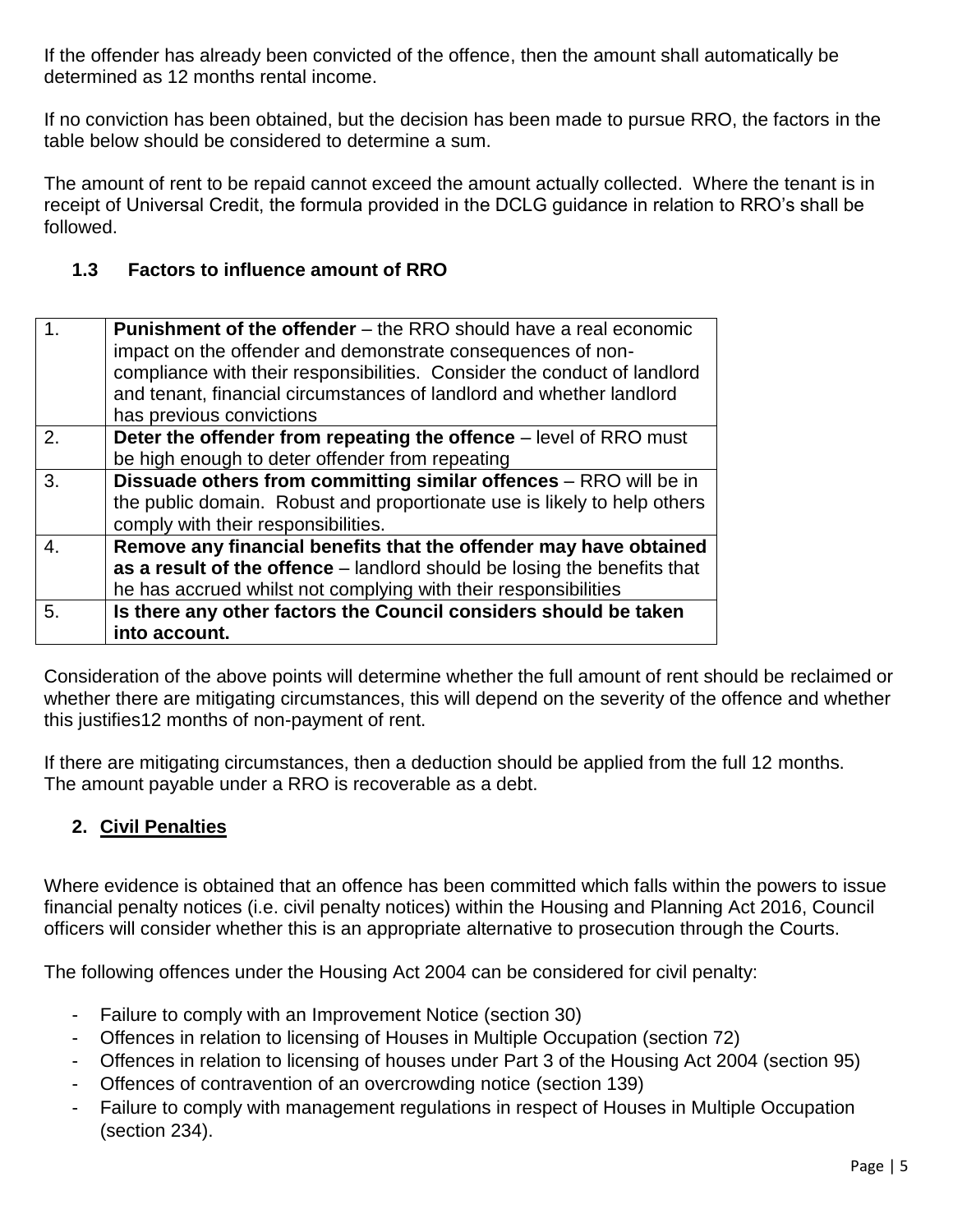The maximum fine that can be currently issued through a civil penalty is £30,000.

The Authority must have regard to any guidance issued by the Secretary of State (see the DCLG document 'Civil penalties under the Housing and Planning Act 2016 – Guidance for Local Housing Authorities'

[https://www.gov.uk/government/uploads/system/uploads/attachment\\_data/file/606653/Civil\\_Penalties\\_g](https://www.gov.uk/government/uploads/system/uploads/attachment_data/file/606653/Civil_Penalties_guidance.pdf) [uidance.pdf](https://www.gov.uk/government/uploads/system/uploads/attachment_data/file/606653/Civil_Penalties_guidance.pdf) ).

An appeal against the issue of a civil penalty is heard by the First-tier Tribunal. Civil penalties will therefore be pursued only where sufficient evidence is obtained to demonstrate to the Tribunal 'beyond reasonable doubt' that a relevant offence has been committed. Officers shall have regard to the Crown Prosecution Service Code for Crown Prosecutors (see [https://www.cps.gov.uk/publications/code\\_for\\_crown\\_prosecutors/](https://www.cps.gov.uk/publications/code_for_crown_prosecutors/) ) in order to establish whether there is likely to be sufficient evidence to secure a conviction and therefore to establish the necessary burden of proof to the Tribunal.

Council officers are granted powers and duties to deliver proportionate and targeted enforcement. It is vital that regulatory resource is used consistently and to best effect by ensuring that resources are targeted on addressing the highest risks. Therefore, the power to issue civil penalty will be pursued where it is considered the most appropriate course of action.

Where the offence is of the highest severity, or where the landlord has previous convictions or a poor track record of compliance, prosecution may be considered the most suitable course of action to enable a Court to examine the circumstances and make the most appropriate decision. It is considered that prosecution shall be reserved for exceptional cases, and otherwise that civil penalties should normally be pursued for all clear breaches of the relevant legislation, provided that the conditions below exist.

| No. | Question                                                                                                                                                                                                                                                                                        | Yes or No                                                                                    |
|-----|-------------------------------------------------------------------------------------------------------------------------------------------------------------------------------------------------------------------------------------------------------------------------------------------------|----------------------------------------------------------------------------------------------|
| 1.  | Does the seriousness of the offence suggest that a trial in<br>court is warranted. Is there a suggestion that a banning<br>order* may be warranted? Does the landlord have a<br>history of previous convictions?<br>NB. *Section 21 is not yet in force but expected to be on 1<br>October 2017 | If yes, to any<br>or all of<br>these<br>questions,<br>prosecution<br>should be<br>considered |
| 2.  | Does the LA have sufficient evidence to prove 'beyond<br>reasonable doubt' that a relevant offence has been<br>committed? Is the evidence reliable? Is there no credible<br>defence?                                                                                                            | If $no - case$<br>closed, do<br>not pursue. If<br>yes, proceed<br>to step 3.                 |
| 3.  | Is it in the public interest to proceed to apply for a civil<br>penalty? (consider the level of harm that has been caused)                                                                                                                                                                      | If $no - case$<br>closed, do<br>not pursue.<br>If yes,<br>proceed to<br>step 4.              |
| 4.  | Is pursuing a civil penalty proportionate to the offence?                                                                                                                                                                                                                                       | If $no - case$<br>closed, do<br>not pursue.<br>If yes,                                       |

#### **2.1 Factors to be considered when deciding whether to pursue a civil penalty**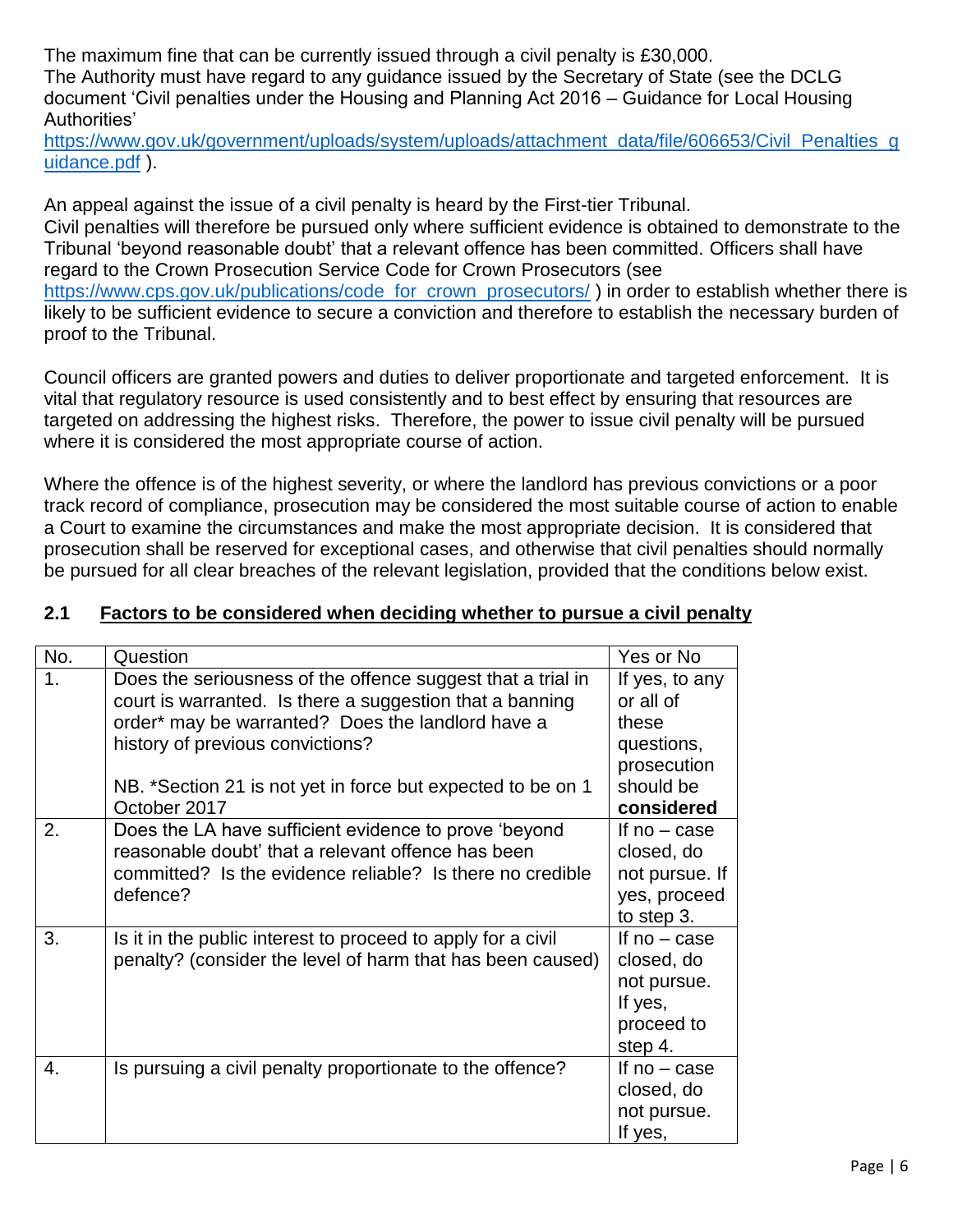|  | proceed to<br>follow Civil |
|--|----------------------------|
|  | Penalty                    |
|  | procedure.                 |

Where two civil penalties are issued, the details of the landlord shall be submitted to be included on the database of rogue landlords.

Officers shall consider the DCLG guidance document in determining the level of fine. The matrix below gives an indication of the level of fine which should be imposed.

The guidance makes it clear that a civil penalty should not be a lesser alternative to prosecution and that the fine should ensure a real economic impact on the offender for not complying with their responsibilities.

## **2.2 Decision on level of fine for Civil Penalties**

The three steps below shall be used to determine the level of fine to issue.

#### **Step One**

A decision shall be made, by first considering the culpability factors below.

| Serious breach of legislation                         | Very High |
|-------------------------------------------------------|-----------|
| History of failing to comply with legislation         | High      |
| An act or omission that a reasonable person would not | Medium    |
| commit                                                |           |
| Effort was made to comply but was insufficient        | Medium    |
| Minor failings due to an isolated incident            | Low       |

The harm factors should then be considered and given a category below. Consideration to be given to the likelihood of actual harm occurring due to the breach, and the severity of that harm.

| Serious adverse effect on individual or high risk of<br>adverse effect. Includes vulnerable people                                        | Cat 1            |
|-------------------------------------------------------------------------------------------------------------------------------------------|------------------|
| Adverse effect, lesser than above. Medium risk of<br>adverse effect, or low risk but of serious effect.<br><b>Tenant seriously misled</b> | Cat 2            |
| Low risk of an adverse effect.                                                                                                            | Cat <sub>3</sub> |

#### **Step Two**

The Standard Scale (Criminal Justice Act 1982) has been used as reference and converted below to provide a point scale within the range of the civil penalty

1. £1-£500 2. £501 - £1000 3. £ 1001-£2500 4. £2501 - £7000 5. £7001 – 17000 6. £17001-£30000 The table below indicates the level at which the fine should be imposed by considering culpability and harm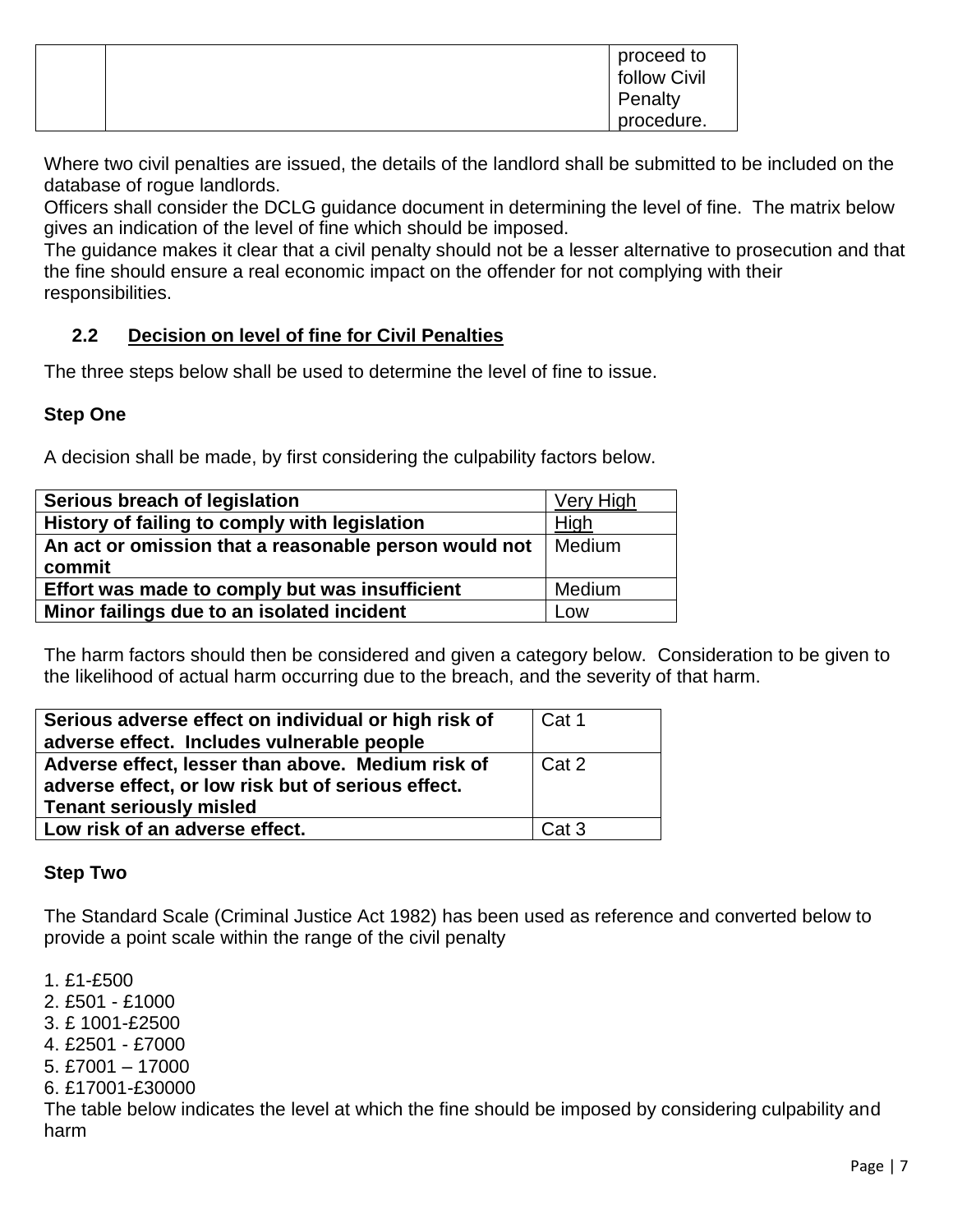| <b>Culpability</b> | Harm Cat 1 | Harm Cat 2 | Harm Cat 3 |
|--------------------|------------|------------|------------|
| Very high          | 6          | э          |            |
| High               | b          |            |            |
| Medium             |            | n          |            |
| .ow                | ⌒          |            |            |

The following factors shall be considered, along with any other relevant information, which may be used to justify an upward or downward adjustment.

#### **Factors increasing seriousness**

Statutory aggravating factors

- Previous convictions, having regard to a) the nature of the offences to which the conviction relates and its relevance to the current offence; and b) the time that has been elapsed since the conviction
- Offence committed whilst on bail

Other aggravating factors include (this is not an exhaustive list):

- Motivated by financial gain
- Deliberate concealment of illegal nature of activity
- Established evidence of wider/community impact
- Obstruction of justice
- Record of providing substandard accommodation
- Refusal of free advice

#### **Factors reducing seriousness or reflecting personal mitigation (this is not an exhaustive list):**

- No previous convictions or no relevant/recent convictions
- Steps voluntarily taken to remedy problem
- High level of co-operation with the investigation, beyond that which will always be expected
- Good record of maintaining property/member of Accreditation scheme
- Self-reporting, co-operation and acceptance of responsibility
- Good character

#### **Obtaining financial information**

- The Council shall submit a request to the offender, to provide any financial information that they feel shall influence their ability to pay a high fine. This will be taken into consideration if it appears reliable. If no information is provided then the Council will consider any information known to them regarding the offender, consider this when making a decision regarding the level of fine.

#### **Step Three**

Step back and review the penalty. Ensure that it meets, in a fair and proportionate way, the objectives of punishment, deterrence and the removal of gain derived through the commission of the offence; it should not be cheaper to offend than to take the appropriate precautions.

#### **Step Four**

Pass the file to Legal Services to review the case as a whole before, where appropriate, any notice of intent is issued and any final notice relating to a civil penalty is given by, or on behalf of, the authorised Council officer.